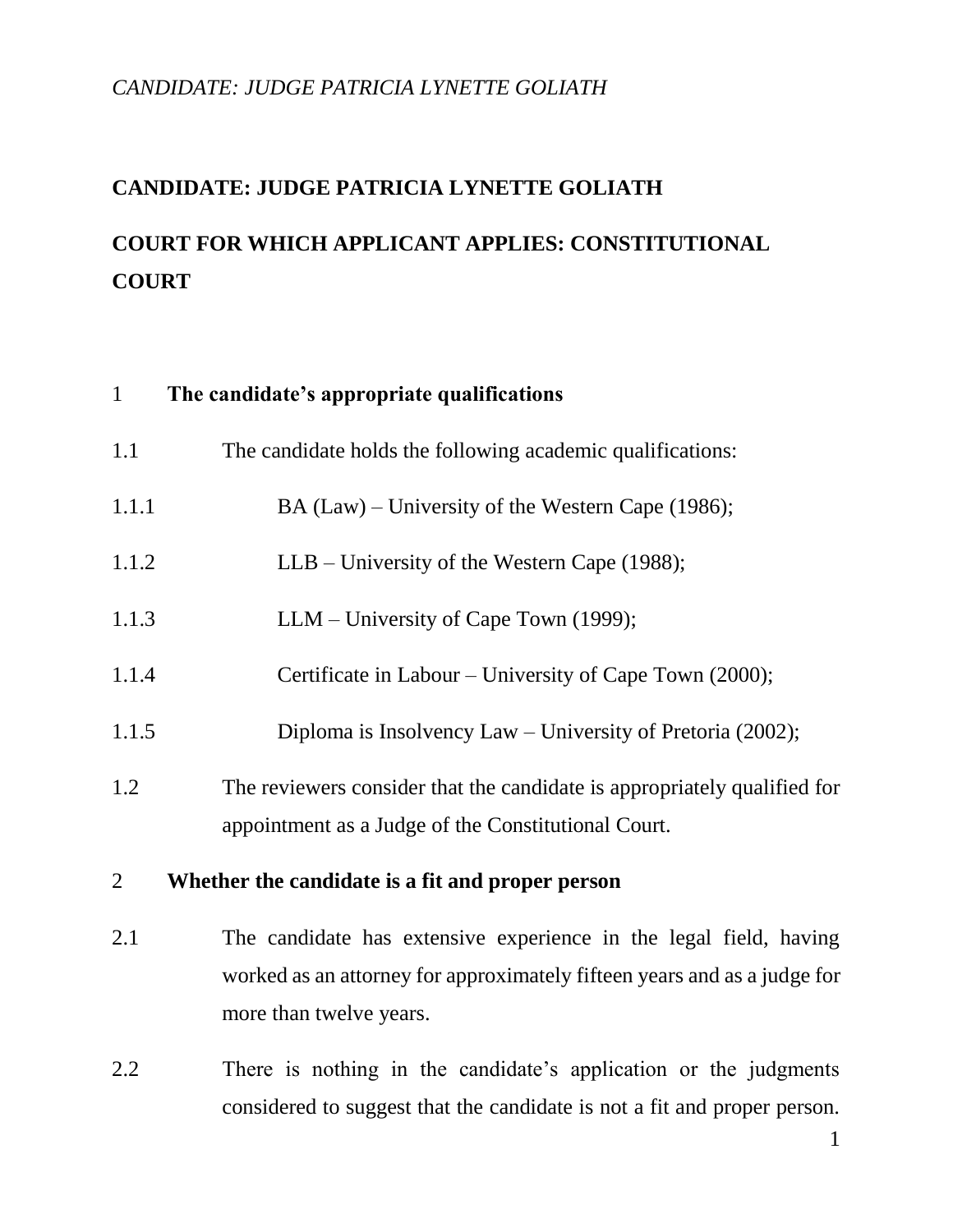Whether the candidate's appointment would help to reflect the racial and gender composition of South Africa

- 2.3 The candidate is a Black woman.
- 2.4 At present, there are nine permanent Judges on the Constitutional Court. Of these, there are six men (comprised of four Black men and two White men) and three women (all Black).
- 2.5 The appointment of female candidates to senior positions in the judiciary currently lags behind the goal of equal gender representivity, and the candidate's appointment would therefore further this end.

#### 3 **The candidate's knowledge of the law, including constitutional law**

- 3.1 The candidate's judgements reflect a strong knowledge of and experience of criminal law and criminal procedure. This is reflected in *S and Another v S* (126/2014) [2014] ZASCA 215 (1 December 2014), where the Supreme Court of Appeal commented positively in respect of the judgment of Goliath J and Cloete AJ sitting as a court of appeal, stating: "I pause to observe that both the regional magistrate and the court below gave detailed and well-reasoned judgments." Of the judgments written by the candidate found by the reviewers, about 45% were written in a criminal law context.
- 3.2 The candidate appears to have a sound knowledge of constitutional law. She has written three decisions while serving as an acting justice of the Constitutional Court. While in the High Court, the candidate's exposure to constitutional issues appears to be more limited. The candidate's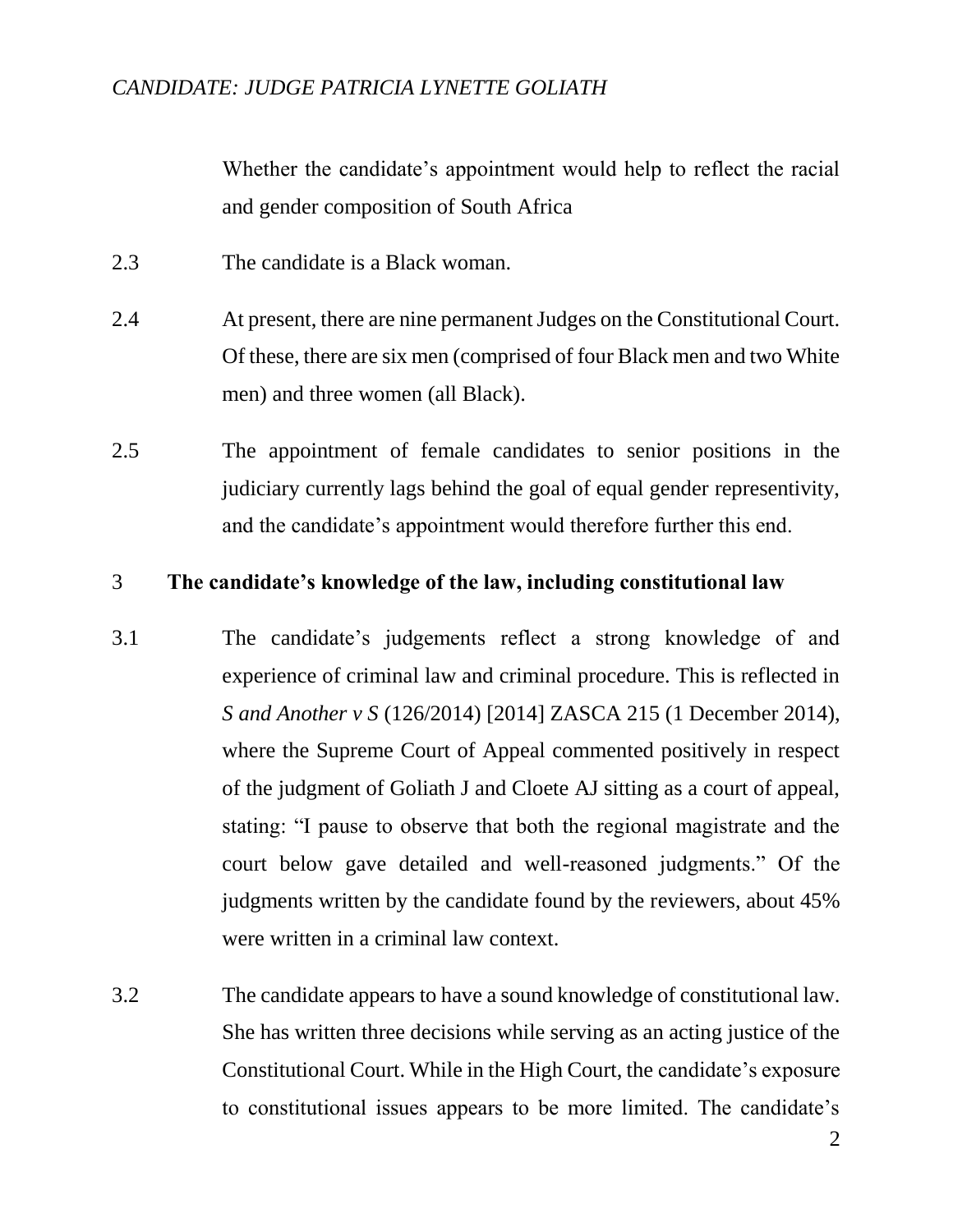judgment in *Tloamma and Others v Speaker of the National Assembly and Another* 2016 2 BCLR 242, although subsequently overruled in part by the Constitutional Court, contains a detailed excursus into the separation of powers doctrine.

- 3.3 The candidate has also written a small number of judgments in the civil law context that required the application of the Constitution (including, for example, In *Re Heydenrych Testamentary Trust and others* 2012 (4) SA 103 (WCC)).
- 3.4 Of the 35 judgments written by the candidate found by the reviewers, the following table reflects the areas of law concerned:

| <b>Field of law</b>      | <b>Cases</b> |  |
|--------------------------|--------------|--|
| Civil (wills and trusts) |              |  |
| Civil procedure          | 3            |  |
| Contract                 | 3            |  |
| Constitutional           | 5            |  |
| Criminal                 | 16           |  |
| Family                   | 2            |  |
| Insolvency               |              |  |
| Trademarks               |              |  |

- 3.5 The Constitutional Court is now the apex court on all matters, and not only constitutional matters.
- 3.6 In this context, the candidate may require a broader range of experience in areas of the law outside of criminal law.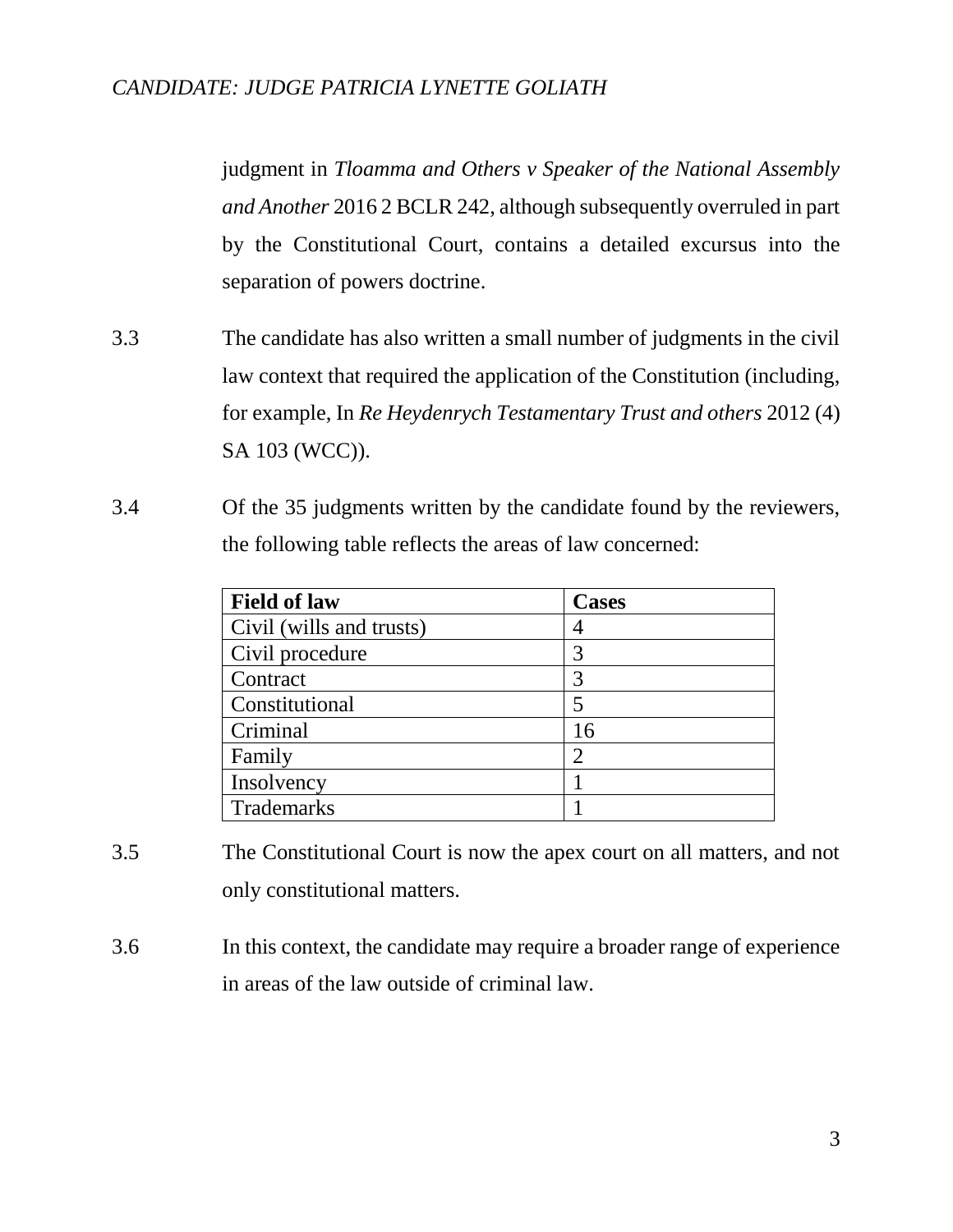#### 4 **The candidate's commitment to the values of the Constitution**

- 4.1 The candidate's judgments reflect a sound understanding of and endorsement of the values of the Constitution.
- 4.2 This is well reflected in the candidate's reasoning in *Rahube v Rahube and others* 2019 (1) BCLR 125 (CC). In the judgment the candidate found unconstitutional legislation on the basis of its unequal impact on black women. Her reasoning reflects a recognition of the ongoing impact of apartheid on black women and, in particular, the intersectional nature of inequality. This is captured in paragraph 2 of the judgment where the candidate states:

"During apartheid, the African woman was a particularly vulnerable figure in society and she suffered three-fold discrimination based on her race, her class and her gender. Reflecting upon the present, we must ask ourselves whether the African woman truly benefits from the full protection of the Constitution. Moreover, we must establish whether enough has been done to eradicate the discrimination and inequality that so many women face daily. Laws and policies must seek to do more than merely regulate formalistically. The Legislature is enjoined to ensure that laws and policies promote the participation of women in social, economic and political spheres while also advancing the spirit, purport and objects of the Constitution."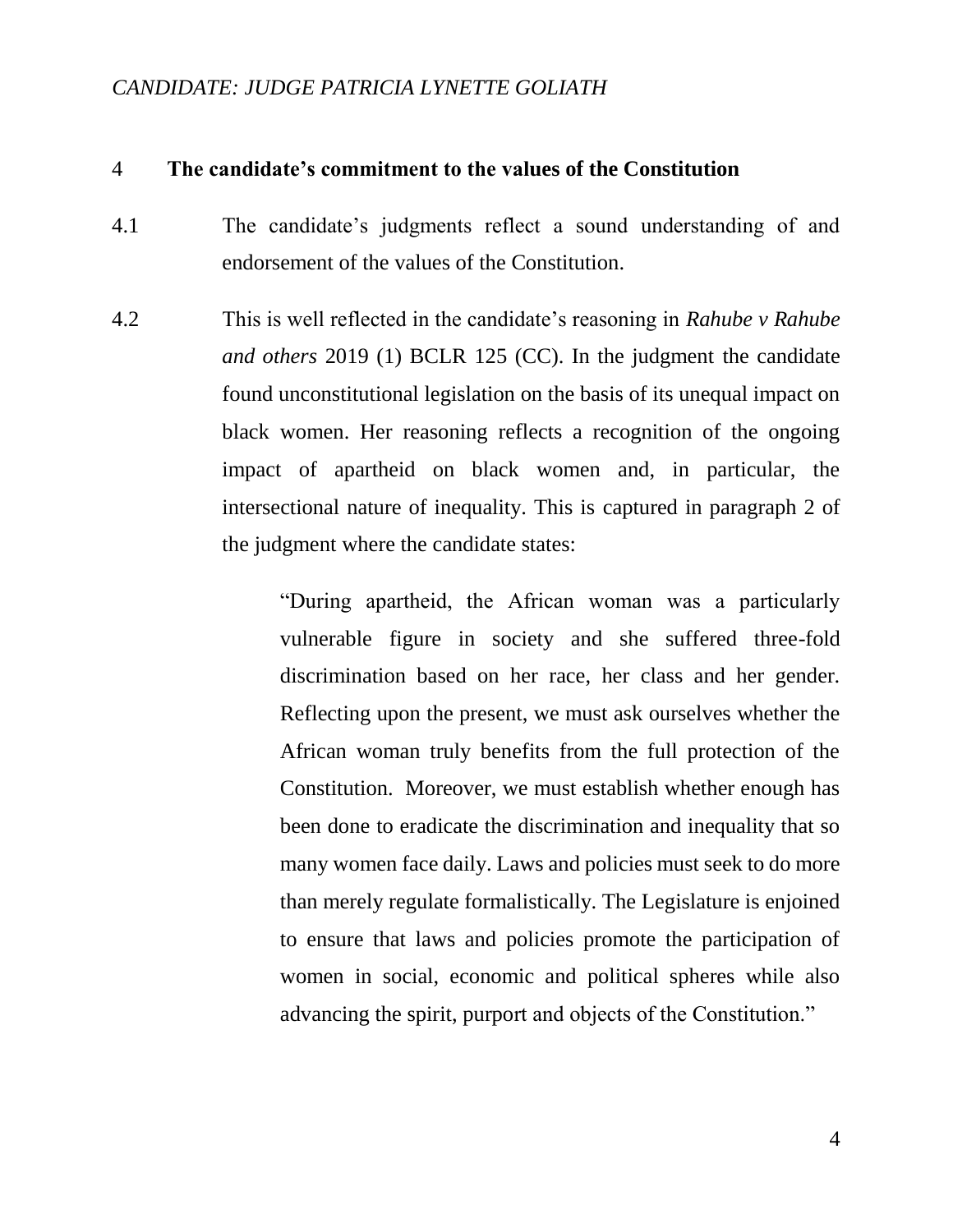#### 5 **Whether any judgments have been overturned on appeal**

- 5.1 The candidate lists the following decisions as having been overruled on appeal:
- 5.1.1 *Wellington Ko Operatiewe Wynkelber Bpk v Overhex Wines* [2012] ZAWCHC 59;
- 5.1.2 *Selwyn Davids v The State* Case No 461/13; and
- 5.1.3 *Pangarker v Botha* [2014] 3 All SA 535 (SCA).
- 5.2 The candidate records in her application *Giles N.O. and others v Henriques* 2010 (6) SA 51 (SCA) as an instance in which she gave judgment that was unsuccessfully appealed against. A reading of the judgment reflects, however, that her orders were partially overturned by the Supreme Court of Appeal.
- 5.3 In *Pangarker v Botha and another* 2015 (1) SA 503 (SCA), the Supreme Court of Appeal commented on the candidate's judgment in the court a quo in strident terms, stating: "The judgment of the High Court in finding that the failure to postpone the trial constituted a gross irregularity is disturbing as it is not supported by the facts", "the High Court failed to appreciate the principles applicable in respect of postponements and recusal applications", "the High Court failed to consider Mrs Botha's competing right to have the dispute settled swiftly. It did not take into account the history of the matter", "It is incomprehensible how it could be said that the magistrate had committed a gross irregularity under these circumstances", and "The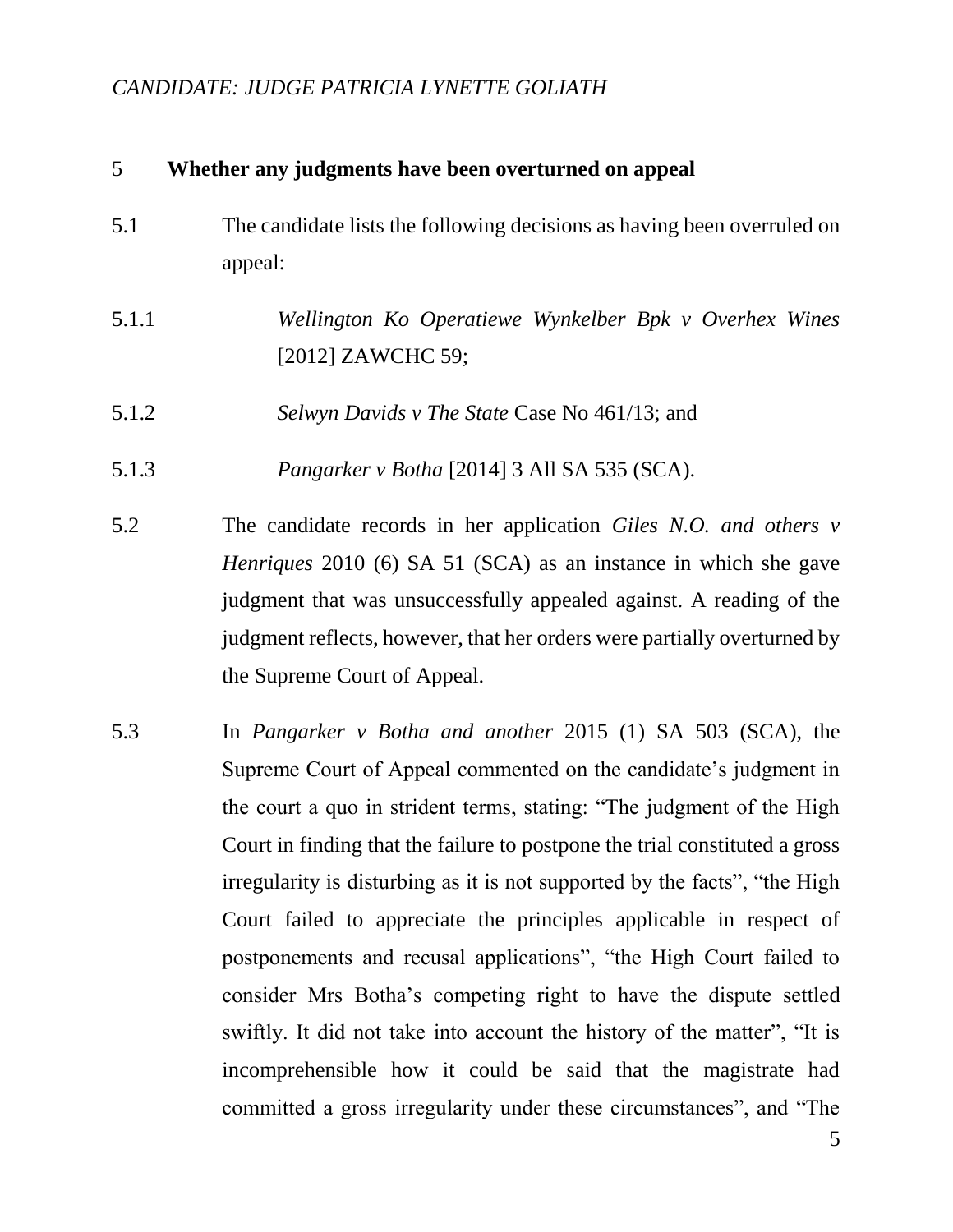failure of the High Court to consider the appropriate principles, set out above, resulted in a grave injustice to the magistrate. It may well have prejudiced her professional life and must have caused her great discomfort and embarrassment. That court's approach is to be deprecated."

5.4 The candidate's holding in *Tlouamma and others v Mbete, Speaker of the National Assembly of the Parliament of the Republic of South Africa and another* 2016 (2) BCLR 242 (WCC) that Parliament's rules did not provide for a secret ballot in respect of a vote of no confidence in the President was overruled by the Constitutional Court in the decision of *United Democratic Movement v Speaker of the National Assembly and others (Council for the Advancement of the South African Constitution and others as amici curiae)* 2017 (8) BCLR 1061 (CC).

#### 6 **The extent and breadth of the candidate's professional experience**

- 6.1 The candidate has worked in the following capacities in the legal field:
- 6.1.1 Candidate attorney (May 1988 July 1990);
- 6.1.2 Attorney (January 1991 to December 2005);
- 6.1.3 Judge of the Western Cape High Court (January 2006 to June 2016);
- 6.1.4 Deputy Judge President of the Western Cape High Court (July 2006 to date).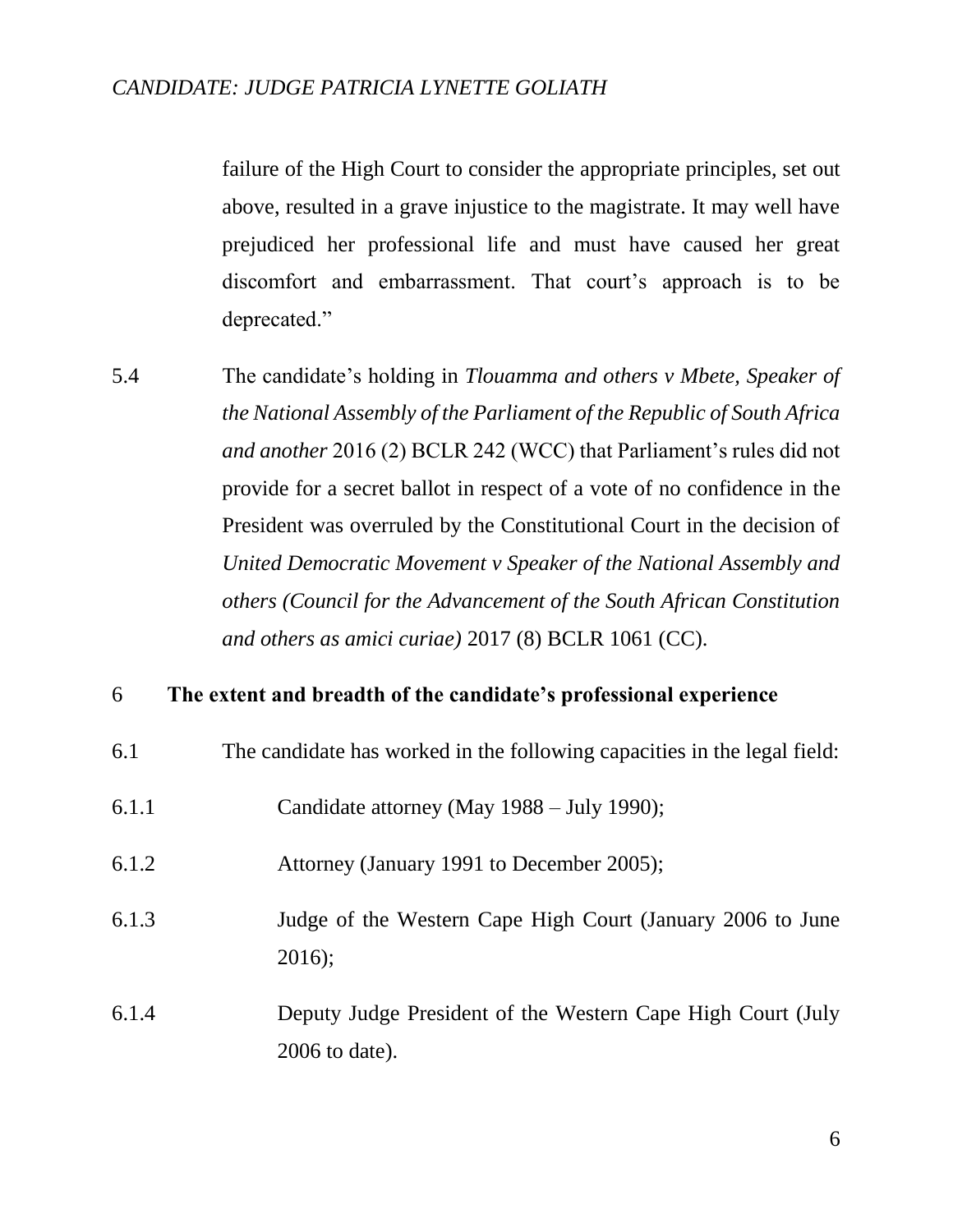- 6.2 The candidate has been extensively involved in professional bodies including NADEL, BLA and (SAC) IAWJ.
- 6.3 The reviewers have searched for electronically available judgments written by the candidate on Jutastat, LexisNexis and SAFLII and have been able to find only 35 judgments written by the candidate.
- 6.4 The reviewers consider that the candidate may benefit from further exposure in the High Court or the Supreme Court of Appeal before elevation to the Constitutional Court.

### 7 **The candidate's linguistic and communication skills**

7.1 The candidate's judgments are well structured, comprehensively summarise the evidence led, and summarise the parties' submissions. The candidate's judgments in criminal cases demonstrate a careful application of the legal principles.

## 8 **The candidate's ability to produce judgments promptly**

- 8.1 The candidate has no outstanding judgments or part-heard matters.
- 8.2 The majority of the candidate's judgments do not record when the hearing of the matter took place. Of the 35 judgments found, only 9 included both the date of hearing and the date of decision. The average length was 122 calendar days from date of hearing to date of judgment. Given the small sample size, this analysis is an unreliable indicator of the candidate's ability to produce judgments promptly.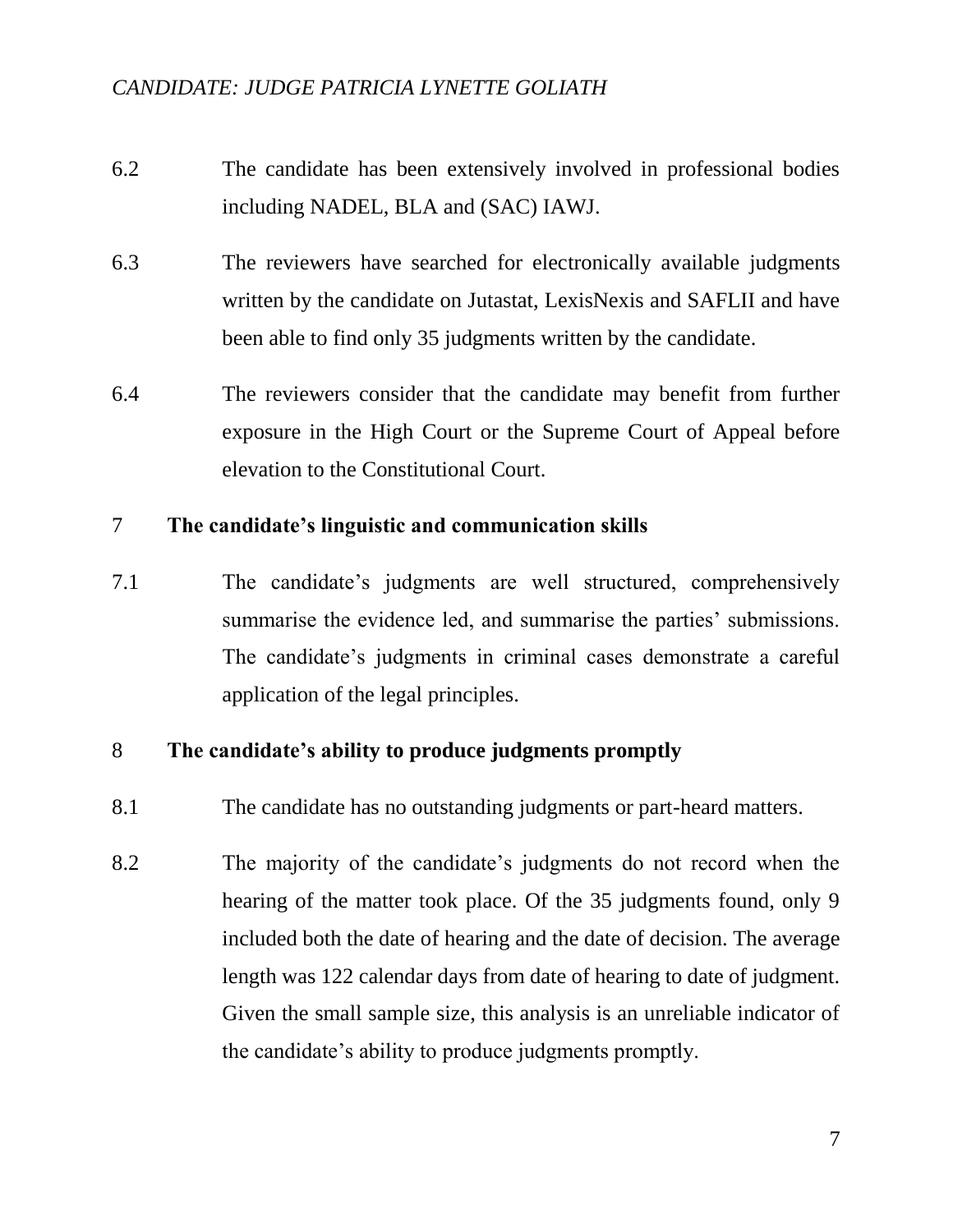## 9 **The candidate's fairness and impartiality**

- 9.1 There is nothing in the candidate's application or elsewhere to suggest that she does not perform her duties as a judicial officer with fairness and impartiality.
- 9.2 To the best of the reviewers' knowledge, no adverse comments have been received regarding the candidate's fairness and/or impartiality.

### 10 **The candidate's independent mindedness**

- 10.1 There is nothing in the candidate's application or judgments that would suggest that the candidate does not bring an open and independent mind to her work as a Judge of the High Court.
- 10.2 The letter of support from the BLA describes the candidate as "fearless".

#### 11 **The candidate's ability to conduct court proceedings**

11.1 There is nothing in the candidate's application or judgments that would reflect unfavourably on her ability to conduct court proceedings.

#### 12 **The candidate's administrative ability**

- 12.1 The candidate is the Deputy Judge President of the Western Cape High Court.
- 12.2 When interviewed for the position, the candidate was posed the hypothetical question of what she would do in the event that one of her colleagues was failing to deliver a judgment or judgments timeously.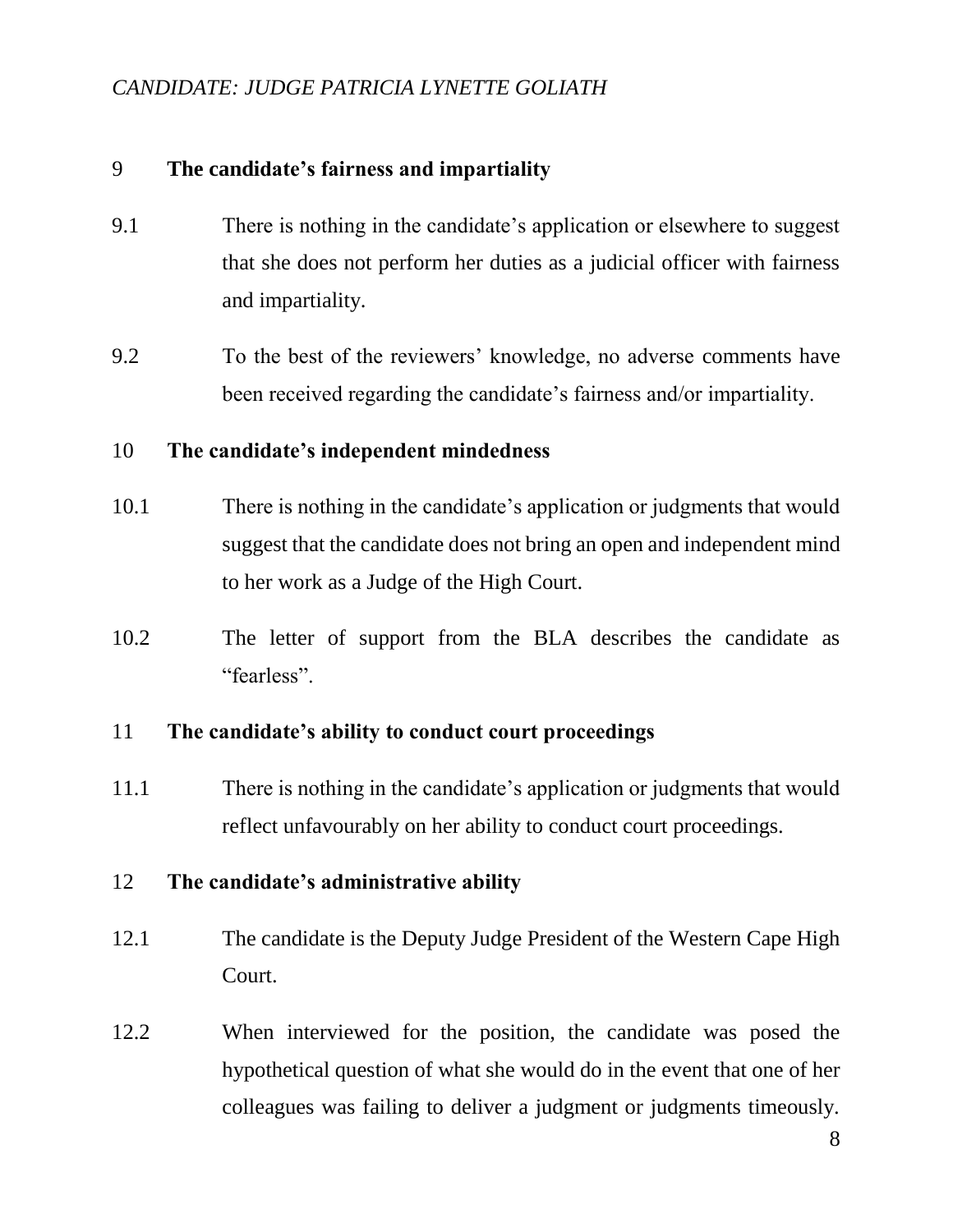The candidate responded by stating: "Communication is very important, honourable commissioners. One would not always want to be overly critical. You would engage the colleague, you would establish are there any problems? What are the hurdles you need to overcome? Do you need more time? Should we restructure your work programme? Communicate, tell me what your problems are and I will do the utmost to assist the colleague to enable that colleague to finalise the outstanding work." And when prompted on what her approach would be if the Judge President were absent, she answered: "President and honourable commissioners, it is an avenue that I would not want to explore, I would prefer that the first route of intervention would be successful, but we do have norms and standards to abide by. In those norms and standards there are certain time frames in which we need to perform, because we are accountable. And if need be, as a Deputy Judge President, or the Judge President… I would have to report it to the Chief Justice if there are no results."

12.3 These comments are commendable. It must be noted that there has been recent negative media commentary on the length of delays in handingdown judgments by certain judges in the Western Cape High Court. Whether this should reflect adversely on the candidate is unclear.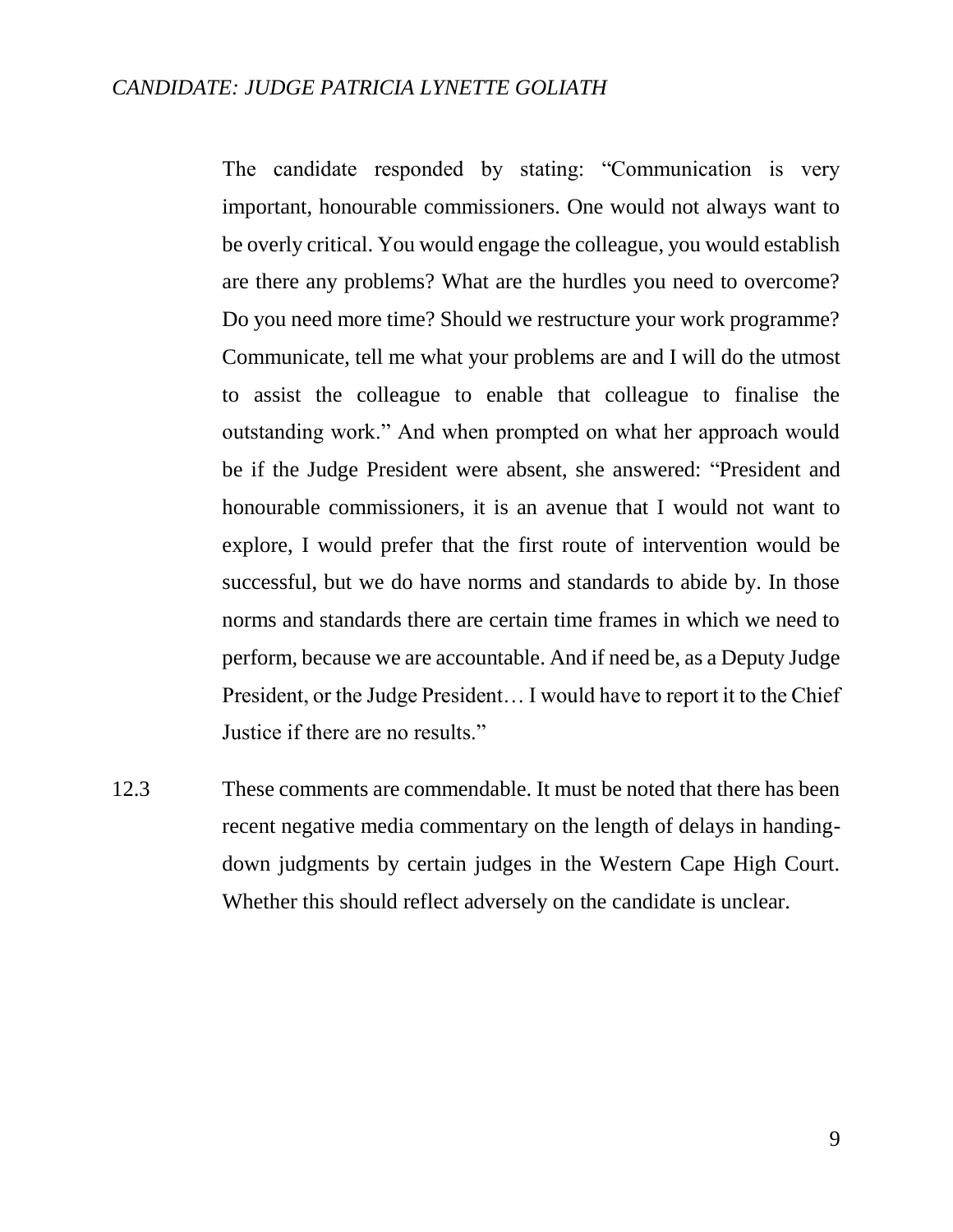## 13 **The candidate's reputation for integrity and ethical behaviour**

- 13.1 There is nothing in the candidate's application or judgments that would reflect poorly on her integrity and ethical behaviour.
- 13.2 To the contrary, the candidate's involvement in the SAC-IAWJ's mentorship programmes and community awareness programmes, reflected in the nomination letter from the SAC-IAWJ, shows the candidate to be a person of integrity and high ethical behaviour.

#### 14 **The candidate's judicial temperament**

14.1 To the best of the reviewers' knowledge, no adverse comments have been received regarding the candidate's fairness and/or impartiality.

# 15 **The candidate's commitment to human rights, and experience with regard to the values and needs of the community**

15.1 The candidate's judgments show a firm and unequivocal commitment to human rights, as does her involvement in SAC-IAWJ and its programmes.

## 16 **The candidate's potential**

16.1 The candidate has great potential. As emphasised in her nomination letter by the SAC-IAWJ, the candidate's life shows decades of selfimprovement and ongoing education.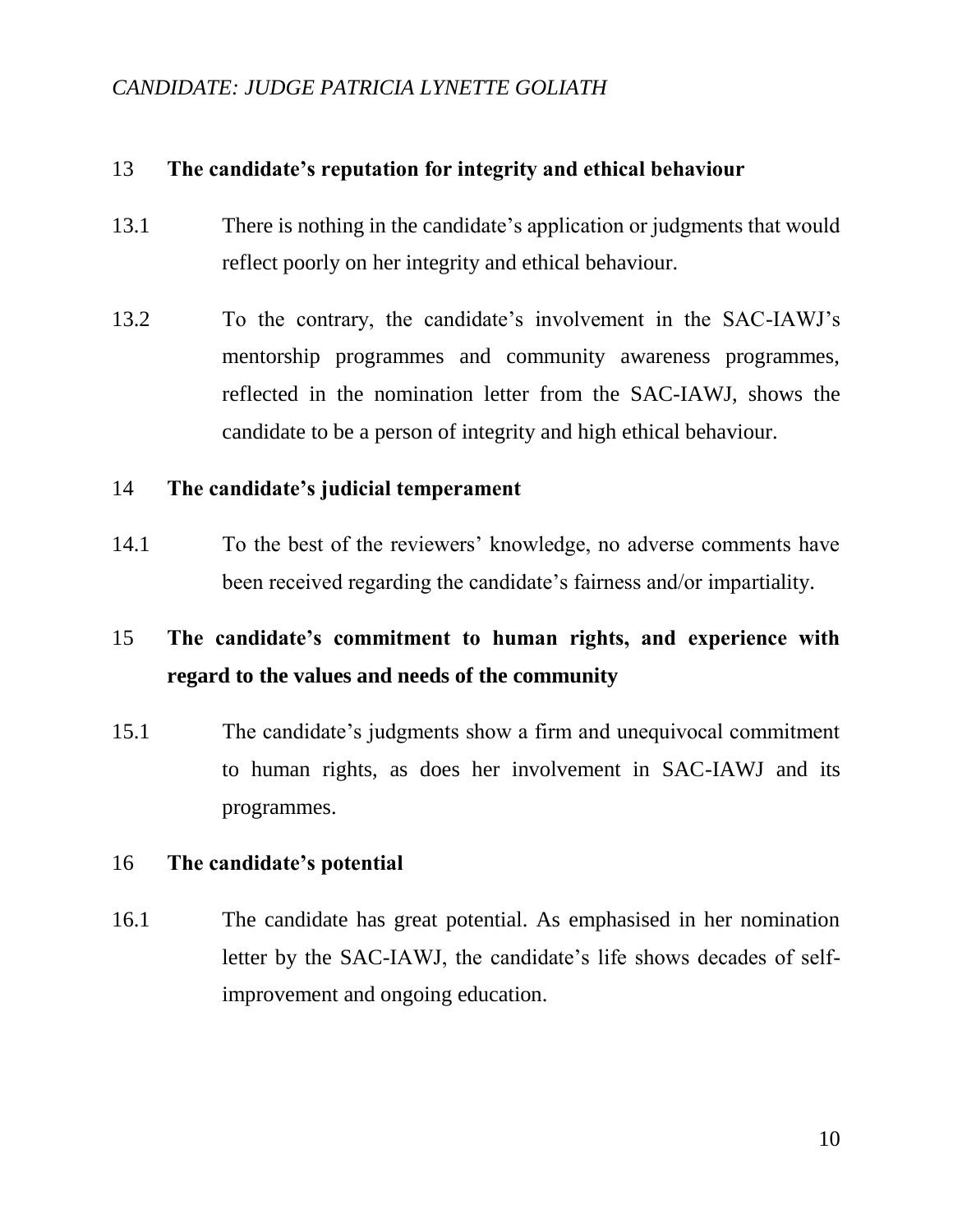# 17 **The message that the candidate's appointment would send to the community at large**

17.1 The candidate is a black woman who joined the attorneys' profession at a time when she would have been subject to significant discrimination on the grounds of both her race and her gender. She practiced in her own name for more than a decade, before being appointed to the Bench. Since appointment as a judge, the candidate has remained committed to transformation and the advancement of human rights not only in her role as a judge, but extra-curriculally. Her appointment would send an appropriate message to the community at large.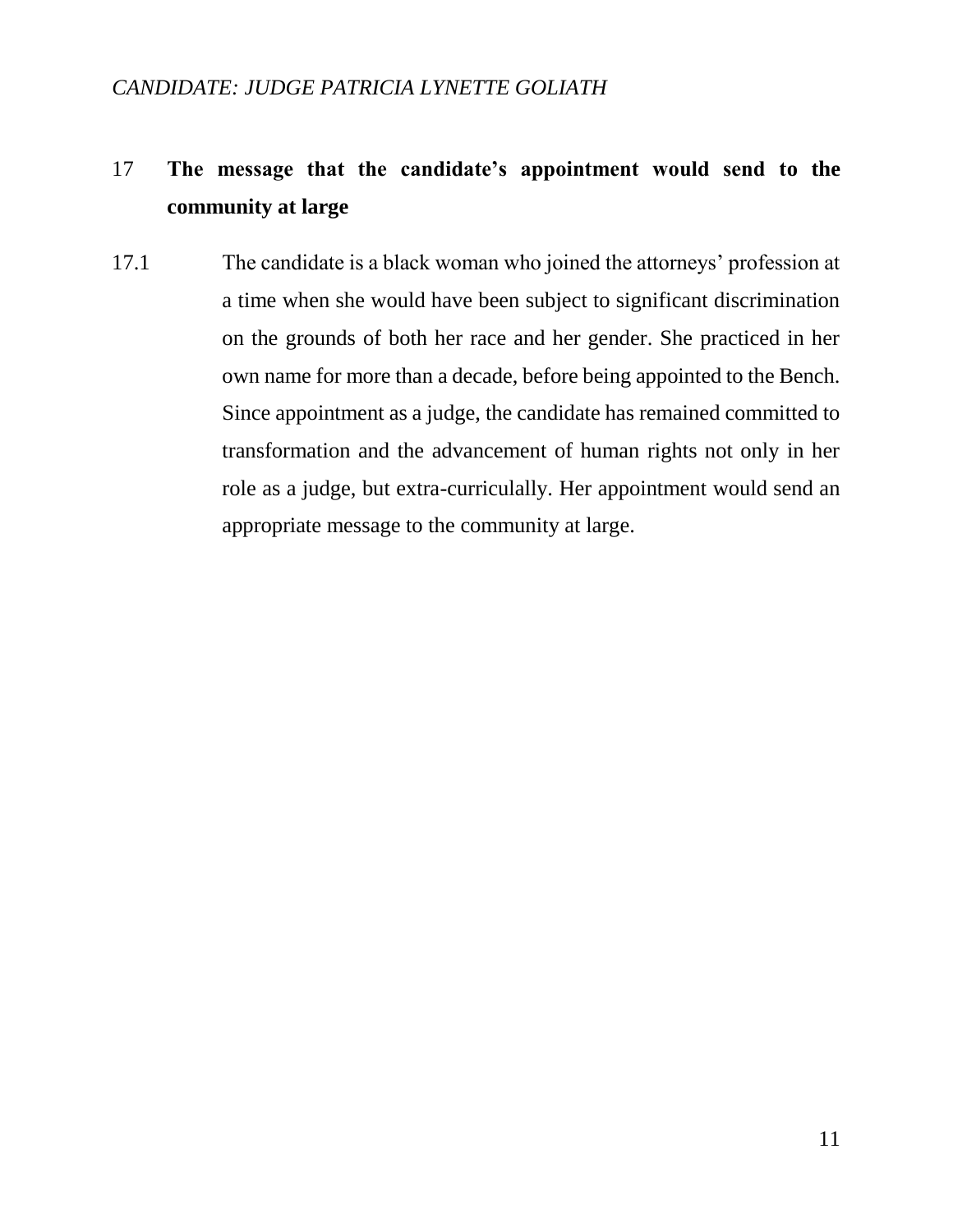#### **ANNEXURE: LIST OF JUDGMENTS CONSIDERED**

# **Reported decisions**

*Tlouamma and others v Speaker of The National Assembly and others* 2016 (1) SA 534; 2016 2 BCLR 242 (WCC)

*Discovery Holdings Ltd v Sanlam Ltd and others* 2015 (1) SA 365 (WCC)

*Steyn v hasse and another* 2015 (4) SA 405 (WCC) A

*MV Alina Ii Transnet Ltd v MV Alina II* 2013 (6) SA 556 (WCC)

*In Re Heydenrych Testamentary Trust and others* 2012 (4) SA 103 (WCC)

*Giles NO and another v Henriques and others* 2008 (4) SA 558 (C)

*Smart and Others v The Really Great Brandy Company (Pty) Ltd and Another* [2008] 2 All SA 474

*South African Veterinary Association v Speaker of the National Assembly and others*  2019 (2) BCLR 273 (CC)

#### **Unreported decisions**

*Rahube v Rahube and Others* [2018] ZACC 42

*S v Mthethwa* (CC03/2014) [2017] ZAWCHC 28 (16 March 2017)

*Crowther v S* (A458/2015) [2016] ZAWCHC 32 (11 March 2016)

*King v S* (A79/2011) [2014] ZAWCHC 129 (22 August 2014)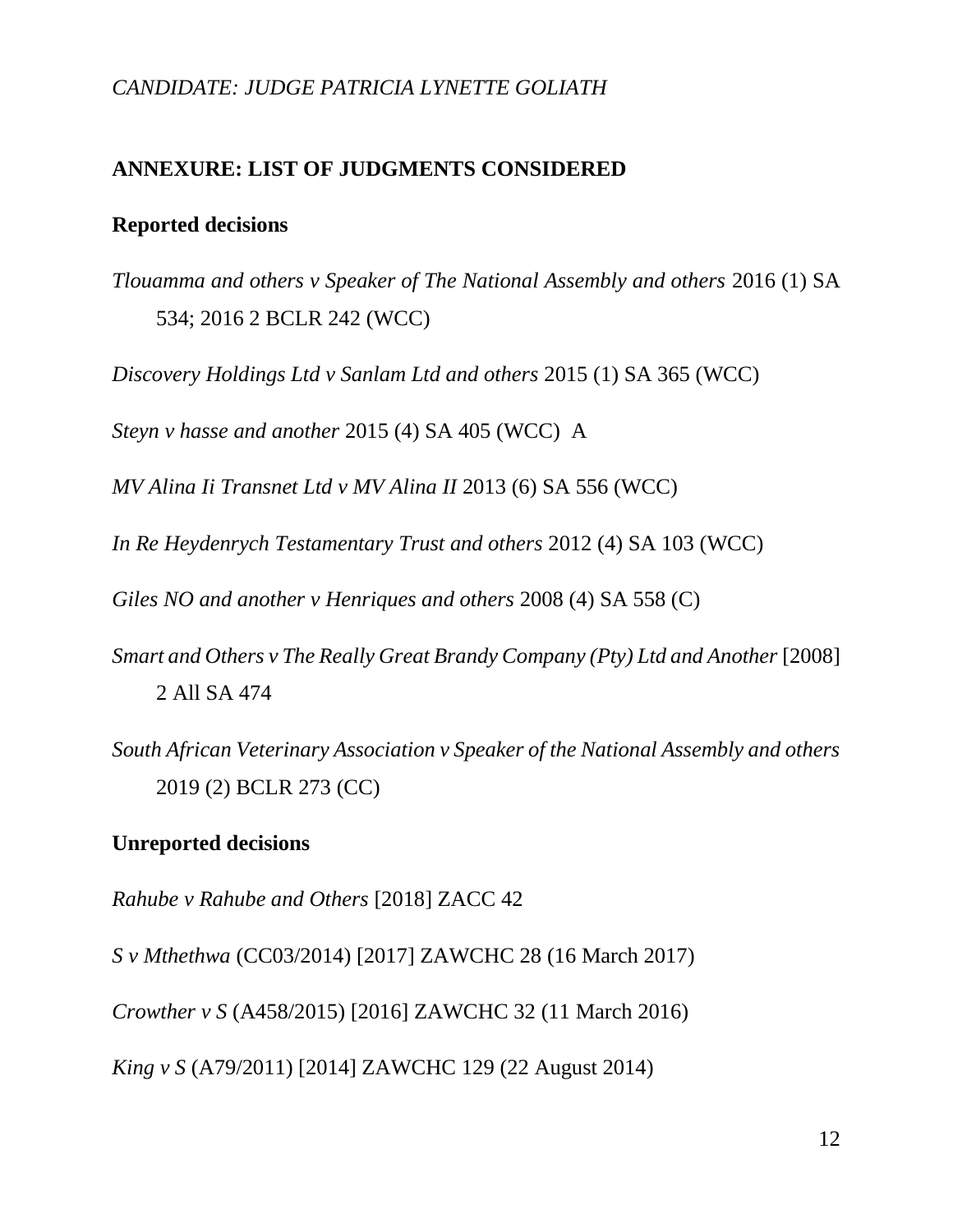*S v Kana* (SS31/2013) [2013] ZAWCHC 33 (29 October 2013) *Carelse v S* (A259/2012) [2012] ZAWCHC 295 (24 August 2012) *Lourens v S* (A156/2012) [2012] ZAWCHC 267 (25 May 2012) *S v Chauke* (A227/2012) [2012] ZAWCHC 215 (17 August 2012) *S v Spele* (A226/2012) [2012] ZAWCHC 212 (17 August 2012) *S v Swart* (SS17/12) [2012] ZAWCHC 179 (21 September 2012) *Wallace v Hendricks* (11733/2011) [2012] ZAWCHC 86 (15 March 2012) *Geyer v Bekker* (A395/2011) [2012] ZAWCHC 60 (1 March 2012) *S v Nduwyumu* (A487/2010) [2011] ZAWCHC 350 (3 June 2011) *Hardie v Jansen and Others* (19339/2014) [2015] ZAWCHC 104 (30 July 2015) *Botha v Pangarker and Another* (6499/2012) [2013] ZAWCHC 4 (29 January 2013) *Dondolo v S* (A403/12) [2012] ZAWCHC 368 (29 November 2012) *S v Bezuidenhout en Ander* (SS38/2006) [2009] ZAWCHC 230 (12 June 2009) *S v Bezuidenhout and Another* (SS38/2006) [2008] ZAWCHC 329 (18 March 2008) *S v Van der Ross (*A 41/12) [2012] ZAWCHC 155 (3 August 2012) *Manqola v S* (A22/2010) [2011] ZAWCHC 563 (13 June 2011) *Dolpire v South African National Road Agency Ltd and Another (A464/2011)* [2012]

ZAWCHC 280 (2 August 2012)